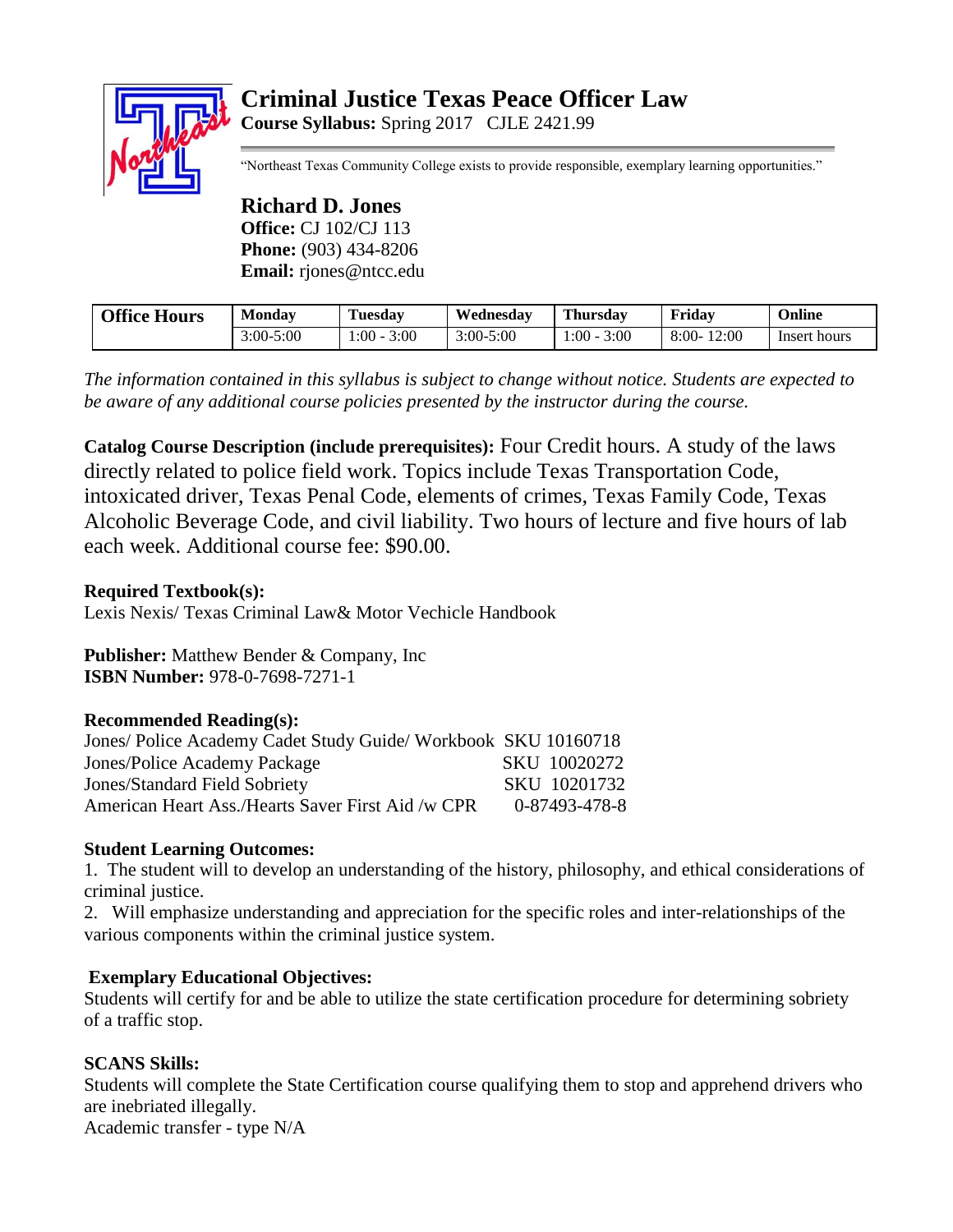### **Lectures & Discussions:**

Two hours of lecture a week and five hours of lab each week.

#### **Evaluation/Grading Policy:**

Letter grades will be determined as follows: A – Excellent (numerical grade of 90 or above); B – Good (numerical grade of 80-89); Should a student fail to obtain a grade of 80or better, one retest will be offered within 7 days of the initial examination.

#### **Tests/Exams:**

Examinations will be objective (completion, true/false, multiple choice).

#### **Assignments:**

Students asfter passing th written part of the sobriety training must complete and pass the field practicum.

#### **Other Course Requirements:**

All Cadets will need Scantrons for taking tests, as well as amonition.

#### **Student Responsibilities/Expectations:**

Cadets must be in Uniform at all times and in compliance with dress code, unless otherwise directed so.

#### **NTCC Academic Honesty Statement:**

"Students are expected to complete course work in an honest manner, using their intellects and resources designated as allowable by the course instructor. Students are responsible for addressing questions about allowable resources with the course instructor. NTCC upholds the highest standards of academic integrity. This course will follow the NTCC Academic Honesty policy stated in the Student Handbook."

#### **Academic Ethics**

The college expects all students to engage in academic pursuits in a manner that is beyond reproach. Students are expected to maintain complete honesty and integrity in their academic pursuit. Academic dishonesty such as cheating, plagiarism, and collusion is unacceptable and may result in disciplinary action. Refer to the student handbook for more information on this subject.

#### **ADA Statement:**

It is the policy of NTCC to provide reasonable accommodations for qualified individuals who are students with disabilities. This College will adhere to all applicable federal, state, and local laws, regulations, and guidelines with respect to providing reasonable accommodations as required to afford equal educational opportunity. It is the student's responsibility to arrange an appointment with a College counselor to obtain a Request for Accommodations form. For more information, please refer to the NTCC Catalog or Student Handbook.

#### **Family Educational Rights And Privacy Act** (**Ferpa**):

The Family Educational Rights and Privacy Act (FERPA) is a federal law that protects the privacy of student education records. The law applies to all schools that receive funds under an applicable program of the U.S. Department of Education. FERPA gives parents certain rights with respect to their children's educational records. These rights transfer to the student when he or she attends a school beyond the high school level. Students to whom the rights have transferred are considered "eligible students." In essence,